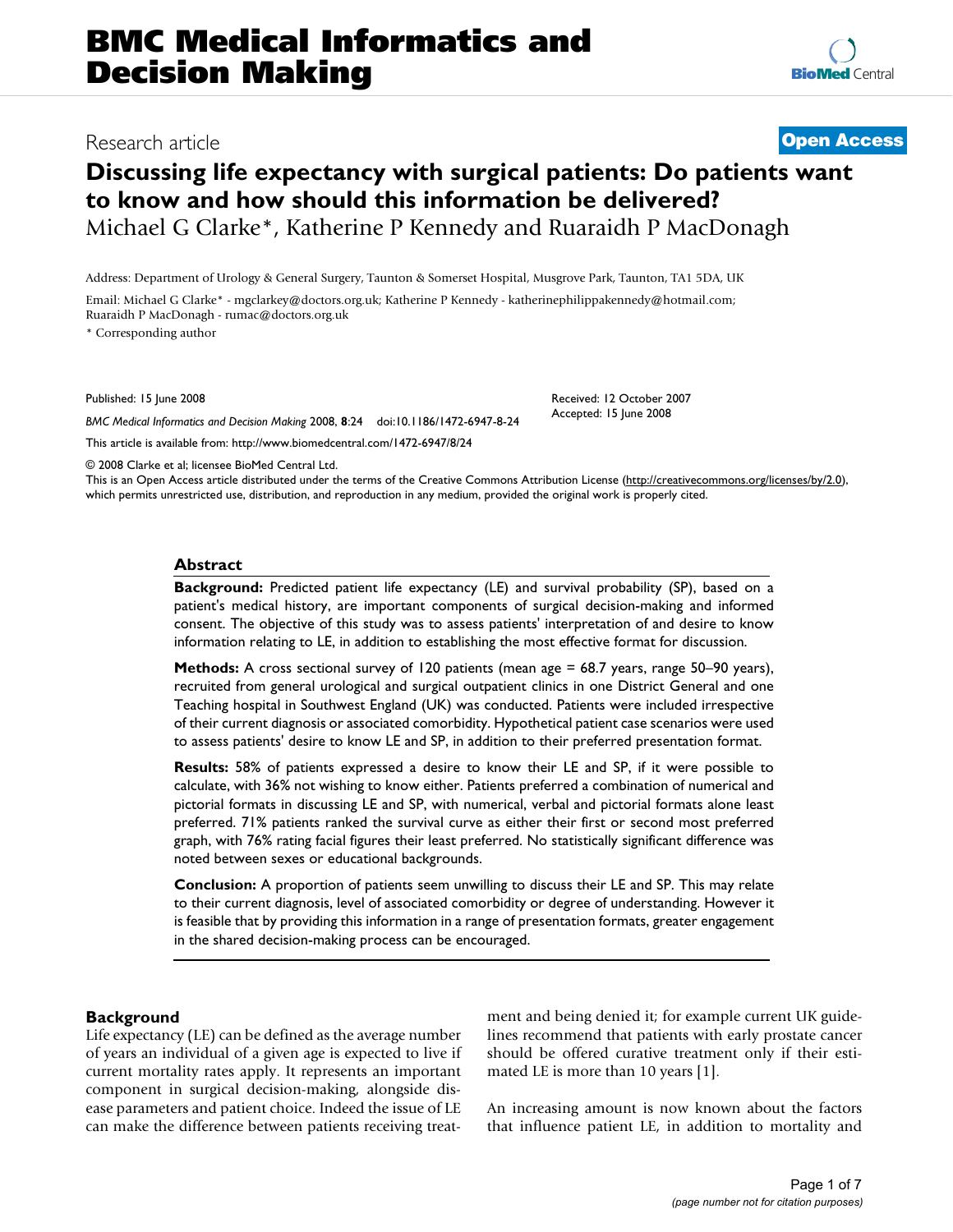morbidity associated with surgical procedures. Indeed a multitude of comorbidity-related risk prediction tools are now used in planning patient treatment (e.g. POSSUM, ASA and CPEX testing) [2-4]. This has enabled surgeons to provide patients with a range of numerical and nonnumerical prognostic data in order to facilitate informed consent. Successful 'shared decision making', however, relies on a surgeon's ability to present this evidence-based risk information in a clear and balanced format, in addition to considering patients' preferences and values [5].

Previous research has highlighted the effects of presentation, wording and 'framing' of risk information on both clinicians' and patients' interpretation of numerical data and its impact on treatment choice [6-11]. In consenting patients for surgical procedures, it is common for clinicians to use numerical risk information, based on both evidence-based research and regional audit. Whilst patients often perceive numerical data as more precise, their understanding and recall of this information may be inaccurate, acquiring only a 'gist' of the information as either a high or low risk – known as the 'fuzzy trace theory' [12,13]. Indeed a proportion of patients prefer verbal descriptions of risk (e.g. likely, almost certain) [14]. The additional use of graphical formats (e.g. survival curve, bar chart) have been used to help patients understand risk information relating to different treatment options [15,16]. However patients' preferences and accuracy of comprehension have varied depending on the clarity, accuracy and 'framing' associated with the graph.

Whilst much of the previous research has examined risk communication in relation to survival probability (SP) and intervention-associated risk/benefit, none have explicitly examined patients' interpretation of, or desire to know, information relating to their life expectancy (LE). This study therefore aimed to assess patients' understanding of information relating to hypothetical patient LE and SP, their preferred format for presentation and their desire to know this information if it were available.

### **Methods**

This study was approved by the Huntingdon Research Ethics Committee. All patients were receiving care in the general urological and surgical outpatient clinics of a District General Hospital and a Teaching hospital in Southwest England, UK. Patients aged 50–90 years, representing the commonest age group attending these clinics, with scheduled appointments were approached for study participation after being seen for their appointment. Patients were included irrespective of their current diagnosis or associated comorbidity. Informed consent was obtained from each patient prior to study participation.

All patients completed a questionnaire, containing five sections, in the presence of the same investigator (MC). The written information for each section was clarified by discussion with the investigator, to more closely resemble 'real life' consultations. Patients were given the opportunity to ask questions during this time.

#### *Section 1 – Patient characteristics*

Patients provided demographic information relating to their age, sex and number of years in full time education.

#### *Section 2 – Numerical interpretation*

To examine the understanding of survival probability and life expectancy, patients were presented with two statements relating to hypothetical scenarios: 'A person has a 70% chance of being alive in the next 10 years' and 'A 75 year old person has a predicted life expectancy of 10 years'. Patients answered five questions relating to each statement (e.g. this person has an equal chance of being dead or alive in ten years – yes or no), in addition to selecting a word from a list of 8 (e.g. poor, good, almost certain), which they felt best described the chance of the person being alive in 10 years in each scenario.

#### *Section 3 – Verbal interpretation*

To examine the understanding of percentages, patients were required to place a mark on a 10 cm line marked out 0 – 100%, which they felt best described the percentage chance of a hypothetical patient being alive in 10 years based on 8 verbal descriptions (*Good*, *Somewhat unlikely*, *Poor*, *Probable*, *Almost certain*, *Almost impossible*, *Improbable* and *Somewhat likely*).

#### *Section 4 – Visual interpretation*

To examine patients' preferences for graphical formats displaying survival probability, four examples which are most commonly used in the medical literature and public press were displayed: survival curve, bar chart, pie chart and facial figures (fig. 1). Each figure related to a hypothetical patient with a '70% chance of being alive in 10 years'. In addition a line graph displaying predicted LE for persons aged 50–100 years was displayed (fig. 2). Patients were asked to rate how much they liked each graph on a 5 cm Likert scale marked 1 to 5 (1 = not at all, 5 = extremely). In addition patients' reasons for their ratings were recorded as free text.

### *Section 5 – Overall patient preferences*

To examine patients' preferences for overall presentation format, they were asked to rank their top three choices of format from a list of six (*numbers only, words only, pictures only, numbers & words, numbers & pictures and words & pictures*). In addition patients were asked whether they would want to know their own predicted LE, SP or both,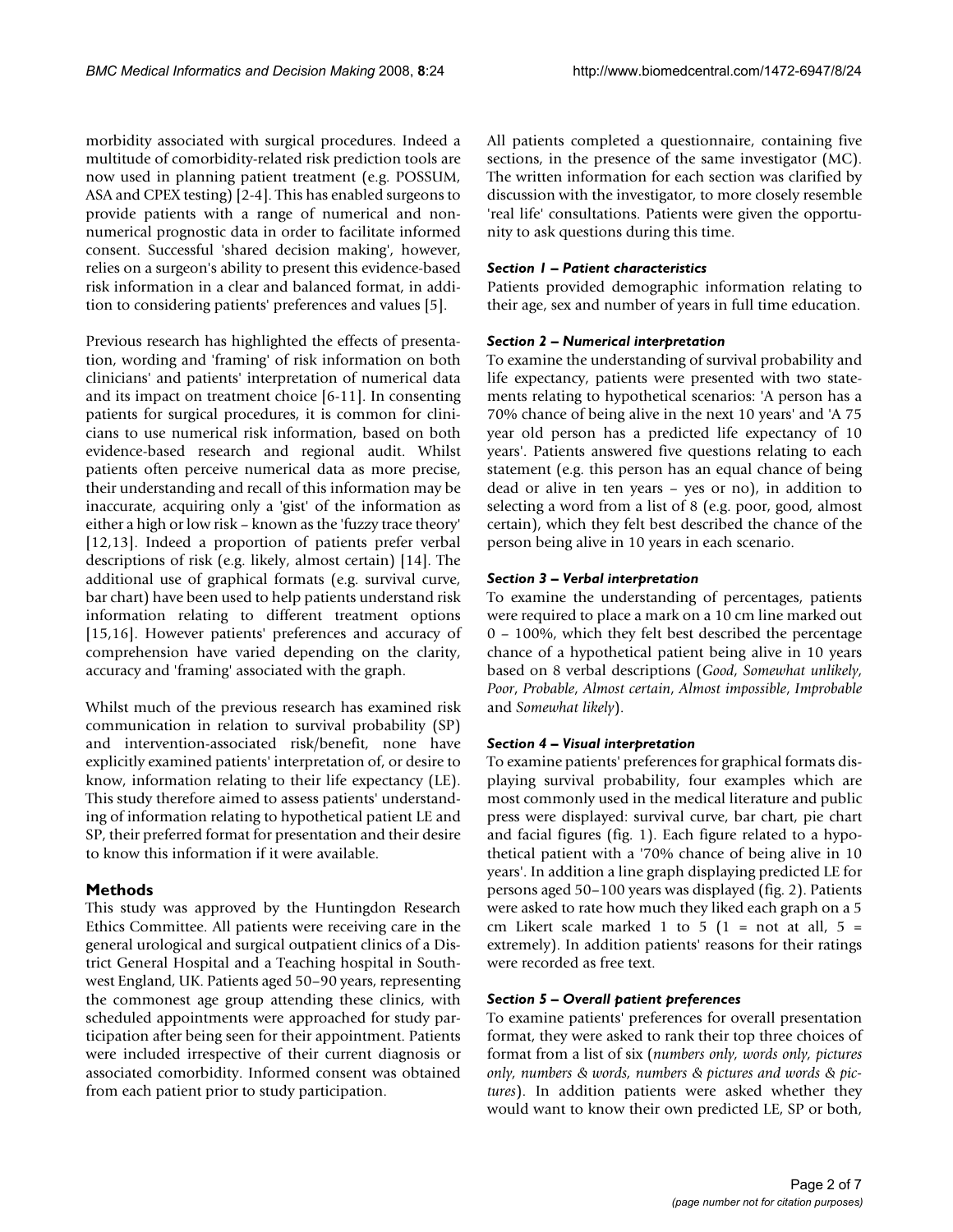

**Four different graphical formats that patients were asked to rate relating to a person with a '70% chance of being alive in 10 years': Survival curve, bar chart, pie chart and facial figures.**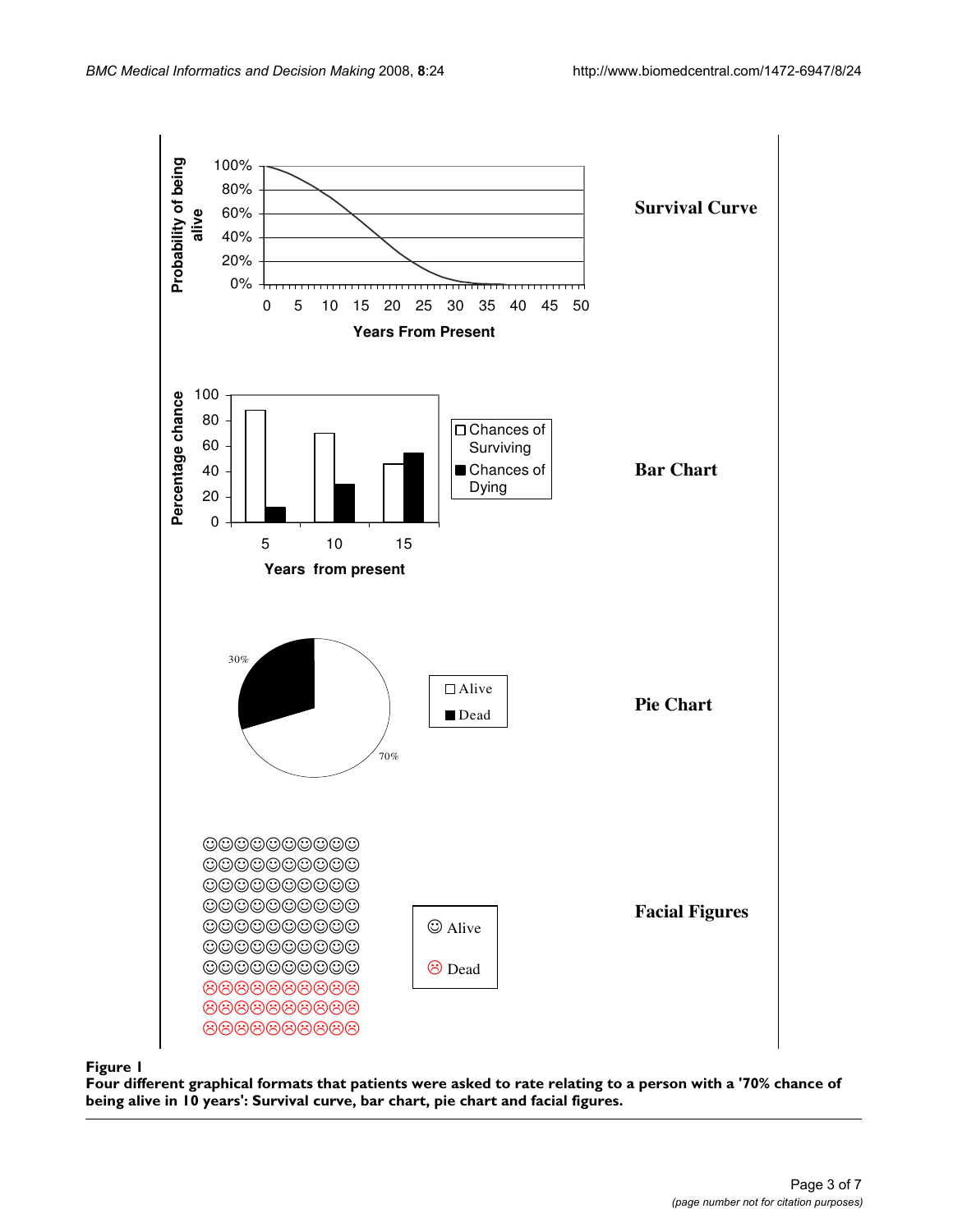

**Figure 2 Line graph that patients were asked to rate displaying life expectancy.**

if they were available. Reasons for their decision were recorded as free text.

Statistical power calculation concluded that 120 patients would be sufficient to calculate a sample mean with appropriate confidence intervals. The inclusion of 60 males and 60 females would also enable statistical comparison between sexes using the Mann-Whitney statistical test. For all analyses a  $p$  value of  $\leq 0.05$  was taken to indicate statistical significance. Patients' interpretation of verbal risk information was assessed using a 10 cm visual analogue scale. Preferences for graphical risk presentation were assessed using a 5 cm Likert scale.

#### **Results**

120 patients, 60 males and 60 females, participated. Their ages ranged from 50–90 years, with a mean of 68.7 years (69.4 males, 68.1 females). Eighty-eight patients (73.3%) completed full time education aged  $\leq$  16 years, 29 (24.2%) completed aged 18 years, 3 (2.5%) completed following a university undergraduate degree and none had undertaken a postgraduate degree.

#### *Section 2 – Numerical interpretation*

For this section, assessing patients' interpretation of numerical statements relating to LE and survival probability, 24 patients (20%) answered all five questions correctly and 5 (4.2%) answered all incorrectly, with mean (SD) of 3.03 ( $\pm$  1.45) questions answered correctly for the question relating to a '70% chance of being alive in 10 years'. 64 (53.3%) patients described this percentage as a *Good chance* of being alive in 10 years.





36 patients (30%) answered all five questions correctly and 0 answered all incorrectly, with a mean (SD) of 3.71  $(\pm 1.09)$  questions answered correctly for the question relating to a '75 year old person has a predicted life expectancy of 10 years'. 58 (48.3%) patients described this as a *Good chance* of being alive in 10 years.

No statistically significant differences were seen between the sexes in the number of questions answered correctly for survival probability ( $p = 0.86$ ) or life expectancy ( $p =$ 0.48); nor was there any significant difference between those leaving full-time education before 16 years old and those leaving after 16 ( $p = 0.33$  and  $p = 0.93$  respectively by Mann-Whitney).

#### *Section 3 – Verbal interpretation*

For this section, assessing patients' interpretation of verbal statements relating to LE and survival probability, the responses are illustrated in figure 3. Overall the statements *Almost Certain* and *Good* chance of being alive in 10 years, were perceived by patients as equating to the highest percentage chance of being alive; mean (range) 74.5% (12– 100) and 74.5% (24–100) respectively. *Almost impossible* was perceived as equating to the lowest percentage chance of being alive with a mean (range) of 21.5% (0–95). No statistically significant difference was noted between sexes or educational background.

#### *Section 4 – Visual interpretation*

For this section, assessing patients' preferences for graphical display of LE and survival probability, the mean (SD)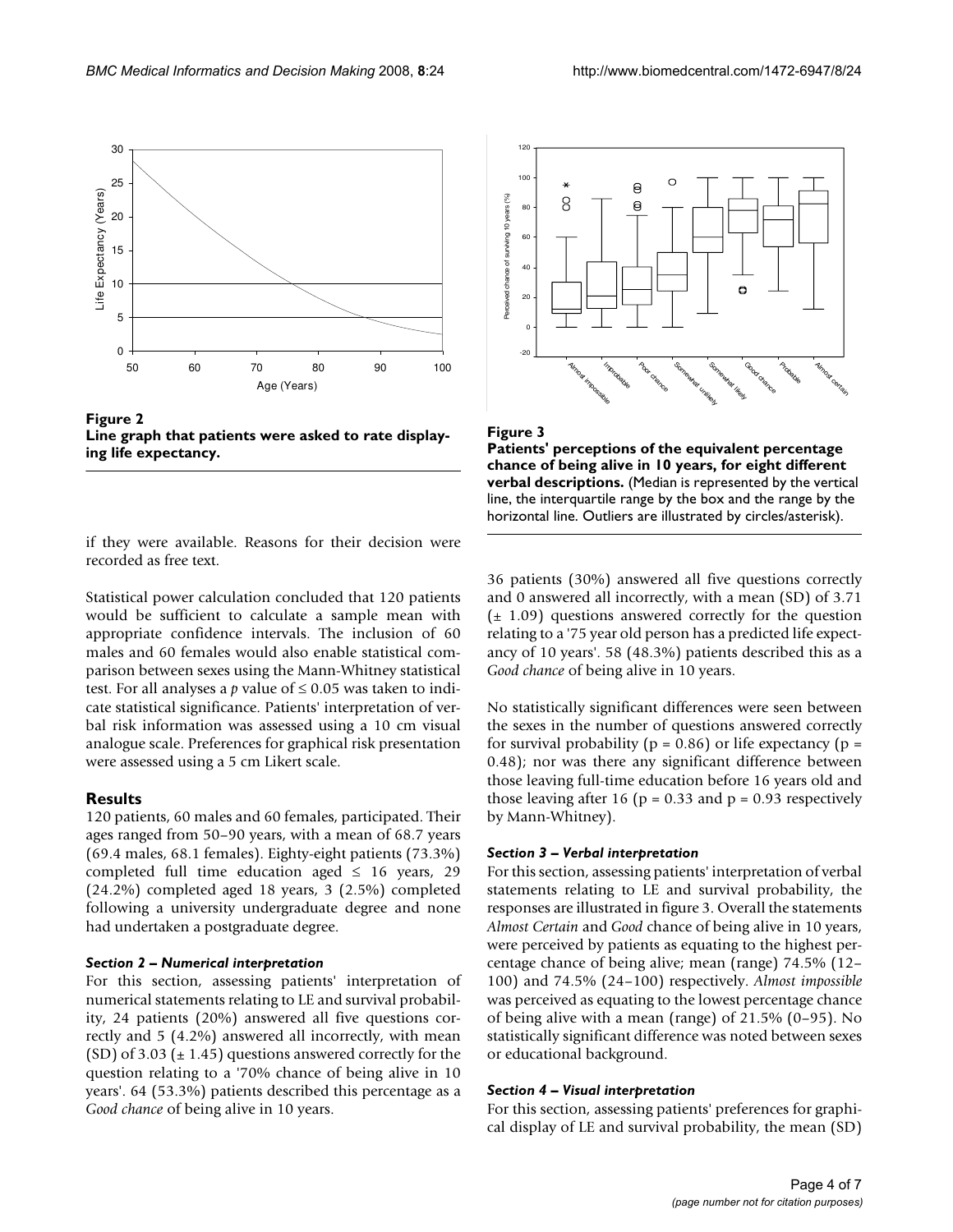|                       | Graphical Type Overall $(n = 120)$ Male $(n = 60)$ Female $(n = 60)$ |          |          | <b>Completed Full-Time</b><br>Education $\leq 16$ yrs (n = 88) | <b>Completed Full-Time</b><br>Education > $16$ yrs (n = 32) |
|-----------------------|----------------------------------------------------------------------|----------|----------|----------------------------------------------------------------|-------------------------------------------------------------|
| <b>Survival Curve</b> | 3.5(1.2)                                                             | 3.3(1.2) | 3.6(1.1) | 3.5(1.2)                                                       | 3.5(1.2)                                                    |
| <b>Bar Graph</b>      | 3.1(1.1)                                                             | 3.1(1.1) | 3.2(1.2) | 3.2(1.1)                                                       | 2.9(1.2)                                                    |
| <b>Pie Chart</b>      | 3.0(1.3)                                                             | 3.0(1.3) | 3.1(1.3) | 3.0(1.3)                                                       | 3.0(1.3)                                                    |
| <b>Facial Figures</b> | 1.8(1.3)                                                             | 1.6(1.1) | 2.0(1.4) | 1.7(1.3)                                                       | 2.0(1.3)                                                    |

**Table 1: Mean preference ratings for each graphical format on a 5 cm Likert scale marked 1 to 5 (1 = not at all, 5 = extremely)**

**Table 2: Number of patients (percentage) that would wish to know their survival probability or predicted life expectancy if it were available in clinical practice**

| <b>Ouestion</b>                      |           | Response Overall $(n = 120)$ | Male ( $n = 60$ ) | Female ( $n = 60$ ) | <b>Left Full-Time</b><br>Education $\leq$ 16 yrs<br>$(n = 88)$ | Left Full-Time<br>Education > 16 yrs (n<br>$= 32$ |
|--------------------------------------|-----------|------------------------------|-------------------|---------------------|----------------------------------------------------------------|---------------------------------------------------|
| 10 yr Survival<br><b>Probability</b> | Yes:      | 77 (64%)                     | 41 (68%)          | 36 (60%)            | 57 (65%)                                                       | 20 (63%)                                          |
|                                      | No        | 43 (36%)                     | 19(32%)           | 24 (40%)            | 31 (35%)                                                       | 12 (37%)                                          |
| <b>Life Expectancy</b>               | Yes.      | 70 (58%)                     | 38 (63%)          | 32 (53%)            | 51 (58%)                                                       | 19 (59%)                                          |
|                                      | <b>No</b> | 50 (42%)                     | 22 (37%)          | 28 (47%)            | 37 (42%)                                                       | 13(41%)                                           |

preference rating for the survival curve exceeded those of the three other graphs (table 1). 71% of patients ranked the survival curve as either their first or second most preferred graph, with 53% ranking the survival curve their first choice. 76% of patients ranked facial figures as their last choice. Mean (SD) preference rating for the LE line graph, on a 5 cm Likert scale marked 1 to 5 ( $1 =$  not at all,  $5 =$  extremely), was 3.3 (1.1). Patients' reasons for rating the survival curve first choice included "clarity", "readily understood", "provides complete picture" and "shows survival not death". Reasons for rating the facial figure last choice included "muddled", "confusing", "childish" and "not enough detail". No statistically significant difference was noted between sexes or educational background.

#### *Section 5 – Overall patient preferences*

For this section, assessing patients' preferences for overall presentation format, 58.3% of patients ranked 'numbers & pictures' as being their first or second most preferred format for risk presentation, with 33% ranking it as their first choice. 'Pictures only' was not ranked in 83.3% of patients' top three choices, with only 3.3% ranking this their first choice. The use of 'numbers only' or 'words only' were each separately ranked first choice by 8.3% of patients.

Overall 64% of patients stated that they would want to know their predicted 10 year survival probability based on their medical history if it were available and 58% would want to know their predicted LE if it were available (table 2). 58% of patients stated that they would want to know both their predicted SP and LE, whilst 36% of patients would not want to know either SP or LE. 6% of patients would want to know their predicted SP but not their LE. Reasons for patients not wishing to know included "shocking", "fear", "feel time is running out", "might worry", "prefer to be ignorant" and "unpleasant to discuss date of death". No statistically significant difference was noted between sexes or educational background.

#### **Discussion**

This study has shown that no single format was preferred by patients when discussing LE and SP. In addition over one third of patients were unwilling to discuss their LE or SP if this information were available. In those patients willing to discuss such information, their interpretation was often inaccurate.

The findings of this study highlight the potential misinterpretation and variation in presentation format preferred by patients [7-9,11]. It has been suggested that patients should therefore be provided with a combination of numerical, verbal and graphical formats simultaneously [17,18]. In relation to LE and SP information, the current findings suggest that a combination of numerical and graphical formats is preferred, with the survival curve the preferred graph. The latter, however, has a tendency to 'positively frame' data and patients may be more influenced by the beginning and end points of the graph, compared with the interim medium-range data or point estimates [10,19]. The use of extended explanation (as in this study), however has been shown to reduce this problem [20].

Previous research suggests that about 15–30% of patients are unwilling to discuss their prognosis, particularly in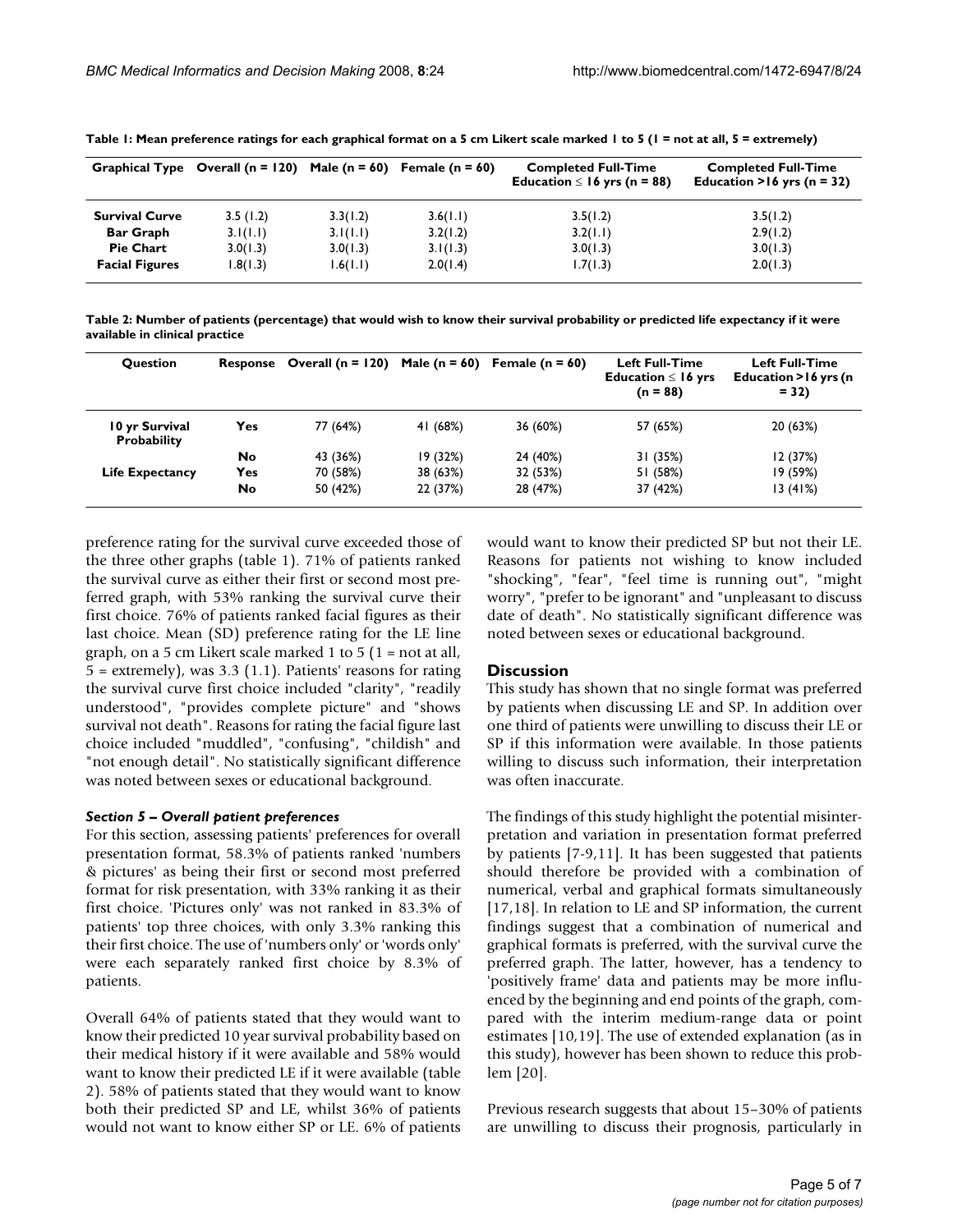relation to cancer [21-23]. This is thought to relate to a lack of understanding by patients and/or an unrealistic perception of their prognosis. In the present study 36% patients expressed an unwillingness to discuss their LE and SP if it were available. The two commonest reasons given by patients were 'fear' and 'worry'. It is unclear why 6% of patients would wish to know their SP, but not their LE. This may relate to a misinterpretation by patients of the LE as a definitive end point, i.e. more negatively framed, compared with SP. Whist LE itself is not an ethical or moral concept, when used in the decision-making process its significance becomes an important issue [24]. This clearly has implications for current surgical practice, in which predicted LE and SP can make the difference between patients receiving operative or non-operative treatment. Therefore in those patients willing to discuss issues relating to prognosis, it has been suggested that the content of such discussions be negotiated between doctor and patient, with information provided in a balanced manner and understanding verified [25]. Likewise, in those less willing to know, patients' reasons should be ascertained, an acknowledgement of their concerns made and where possible, alternative means of information provision sought [26]. The surgical community must remain sensitive to this issue, ensuring that patients are appropriately counselled before discussion. The provision of medical information leaflets, increased contact with nurse specialists to reinforce understanding and further education/training of clinicians may facilitate this process.

#### **Limitations**

The present study did not provide patients with an individualised estimate of their own predicted LE or SP, due to the impracticality of calculation in a convenient survey time. In addition no assessment was made of how this information would have influenced real or hypothetical treatment choices. The use of mixed graphic types with both fixed and multiple time points may have led to framing effects influencing patients' preferences. The patient population studied were aged over 50 years and poorly educated; whilst these results may therefore not be generalisable to all patients, they relate to the commonest age group attending hospital for medical and surgical treatment.

#### **Conclusion**

The discussion of LE and SP is an important component of decision-making and informed consent in surgical patients, since it can have a significant influence on the treatment options offered to patients. However whilst patients' understanding of this is often assumed by clinicians, the current results highlight the alarming variation in interpretation and preferences for presenting such information. In addition a proportion of patients may be

unwilling to discuss their LE or SP. As a consequence clinicians must be sensitive to these issues. Greater education and training of doctors in the communication of risk, including clarification of effective patient understanding and a wider use of available resources, will ensure that patient-centred treatment decisions are made more appropriately.

#### **Competing interests**

The authors declare that they have no competing interests.

#### **Authors' contributions**

MGC was involved in conception, design, analysis and interpretation of data in addition to drafting first article. KPK involved in drafting article and revising critically. RPM involved in design of study and final approval of version to be published. All authors approved the final manuscript.

#### **Acknowledgements**

The authors would like to thank Paul Ewings for providing statistical support.

#### **References**

- 1. Royal College of Radiologists' Clinical Oncology Information Network, British Association of Urological Surgeons: **[Guidelines on the](http://www.ncbi.nlm.nih.gov/entrez/query.fcgi?cmd=Retrieve&db=PubMed&dopt=Abstract&list_uids=10571625) [management of prostate cancer.](http://www.ncbi.nlm.nih.gov/entrez/query.fcgi?cmd=Retrieve&db=PubMed&dopt=Abstract&list_uids=10571625)** *BJU Int* 1999, **84:**987-1014.
- 2. Copeland GP, Jones D, Walters M: **[POSSUM: a scoring system](http://www.ncbi.nlm.nih.gov/entrez/query.fcgi?cmd=Retrieve&db=PubMed&dopt=Abstract&list_uids=2021856) [for surgical audit.](http://www.ncbi.nlm.nih.gov/entrez/query.fcgi?cmd=Retrieve&db=PubMed&dopt=Abstract&list_uids=2021856)** *Br J Surg* 1991, **78:**355-360.
- 3. American Society of Anesthesiologists: **New Classification of Physical Status.** *Anesthesiology* 1963, **24:**111.
- 4. Older P, Hall A, Hader R: **[Cardiopulmonary exercise testing as](http://www.ncbi.nlm.nih.gov/entrez/query.fcgi?cmd=Retrieve&db=PubMed&dopt=Abstract&list_uids=10453862) [a screening test for perioperative management of major sur](http://www.ncbi.nlm.nih.gov/entrez/query.fcgi?cmd=Retrieve&db=PubMed&dopt=Abstract&list_uids=10453862)[gery in the elderly.](http://www.ncbi.nlm.nih.gov/entrez/query.fcgi?cmd=Retrieve&db=PubMed&dopt=Abstract&list_uids=10453862)** *Chest* 1999, **116:**355-62.
- 5. Mazur DJ, Hickam DH, Mazur MD, Mazur MD: **[The role of doctor's](http://www.ncbi.nlm.nih.gov/entrez/query.fcgi?cmd=Retrieve&db=PubMed&dopt=Abstract&list_uids=15860050) [opinion in shared decision making: what does shared deci](http://www.ncbi.nlm.nih.gov/entrez/query.fcgi?cmd=Retrieve&db=PubMed&dopt=Abstract&list_uids=15860050)sion making really mean when considering invasive medical [procedures?](http://www.ncbi.nlm.nih.gov/entrez/query.fcgi?cmd=Retrieve&db=PubMed&dopt=Abstract&list_uids=15860050)** *Health Expect* 2005, **8:**97-102.
- 6. Edwards A, Elwyn G, Mulley A: **[Explaining risks: turning numer](http://www.ncbi.nlm.nih.gov/entrez/query.fcgi?cmd=Retrieve&db=PubMed&dopt=Abstract&list_uids=11934777)[ical data into meaningful pictures.](http://www.ncbi.nlm.nih.gov/entrez/query.fcgi?cmd=Retrieve&db=PubMed&dopt=Abstract&list_uids=11934777)** *BMJ* 2002, **324:**827-830.
- 7. Fuller R, Dudley N, Blacktop J: **Risk communication and older people – understanding of probability and risk information by medical inpatients aged 75 years and older.** *Age and Ageing* 2001, **30:**473-476.
- 8. Edwards A, Elwyn G, Covey J, Matthews E, Pill R: **[Presenting risk](http://www.ncbi.nlm.nih.gov/entrez/query.fcgi?cmd=Retrieve&db=PubMed&dopt=Abstract&list_uids=11317424) [information – a review of the effects of "framing" and other](http://www.ncbi.nlm.nih.gov/entrez/query.fcgi?cmd=Retrieve&db=PubMed&dopt=Abstract&list_uids=11317424) [manipulations on patient outcomes.](http://www.ncbi.nlm.nih.gov/entrez/query.fcgi?cmd=Retrieve&db=PubMed&dopt=Abstract&list_uids=11317424)** *J Health Commun* 2001, **6:**61-82.
- 9. Mazur DJ, Hickam DH, Mazur MD: **[How patients' preferences for](http://www.ncbi.nlm.nih.gov/entrez/query.fcgi?cmd=Retrieve&db=PubMed&dopt=Abstract&list_uids=10520677) [risk information influence treatment choice in a case of high](http://www.ncbi.nlm.nih.gov/entrez/query.fcgi?cmd=Retrieve&db=PubMed&dopt=Abstract&list_uids=10520677) risk and high therapeutic uncertainty: asymptomatic local[ized prostate cancer.](http://www.ncbi.nlm.nih.gov/entrez/query.fcgi?cmd=Retrieve&db=PubMed&dopt=Abstract&list_uids=10520677)** *Med Decis Making* 1999, **19:**394-8.
- 10. Mazur DJ, Hickam DH: **[The effect of physician's explanations on](http://www.ncbi.nlm.nih.gov/entrez/query.fcgi?cmd=Retrieve&db=PubMed&dopt=Abstract&list_uids=7934712) [patients' treatment preferences: five-year survival data.](http://www.ncbi.nlm.nih.gov/entrez/query.fcgi?cmd=Retrieve&db=PubMed&dopt=Abstract&list_uids=7934712)** *Med Decis Making* 1994, **14:**255-8.
- 11. Lipkus IM: **[Numeric, verbal, and visual formats of conveying](http://www.ncbi.nlm.nih.gov/entrez/query.fcgi?cmd=Retrieve&db=PubMed&dopt=Abstract&list_uids=17873259) [health risks: suggested best practices and future recommen](http://www.ncbi.nlm.nih.gov/entrez/query.fcgi?cmd=Retrieve&db=PubMed&dopt=Abstract&list_uids=17873259)[dations.](http://www.ncbi.nlm.nih.gov/entrez/query.fcgi?cmd=Retrieve&db=PubMed&dopt=Abstract&list_uids=17873259)** *Med Decis Making* 2007, **27:**696-713.
- 12. Lloyd A, Hayes P, Bell PR, Naylor AR: **[The role of risk and benefit](http://www.ncbi.nlm.nih.gov/entrez/query.fcgi?cmd=Retrieve&db=PubMed&dopt=Abstract&list_uids=11310947) [perception in informed consent for surgery.](http://www.ncbi.nlm.nih.gov/entrez/query.fcgi?cmd=Retrieve&db=PubMed&dopt=Abstract&list_uids=11310947)** *Med Decis Making* 2001, **21:**141-149.
- 13. Budescu D, Weinberg S: **Decisions Based on Numerically and Verbally Expressed Uncertainties.** *J Exp Psychol: Human Perception and Performance* 1988, **14:**281-294.
- 14. Shaw NJ, Dear PR: **[How do parents of babies interpret qualita](http://www.ncbi.nlm.nih.gov/entrez/query.fcgi?cmd=Retrieve&db=PubMed&dopt=Abstract&list_uids=2357092)[tive expressions of probability?](http://www.ncbi.nlm.nih.gov/entrez/query.fcgi?cmd=Retrieve&db=PubMed&dopt=Abstract&list_uids=2357092)** *Arch Dis Child* 1990, **65:**520-3.